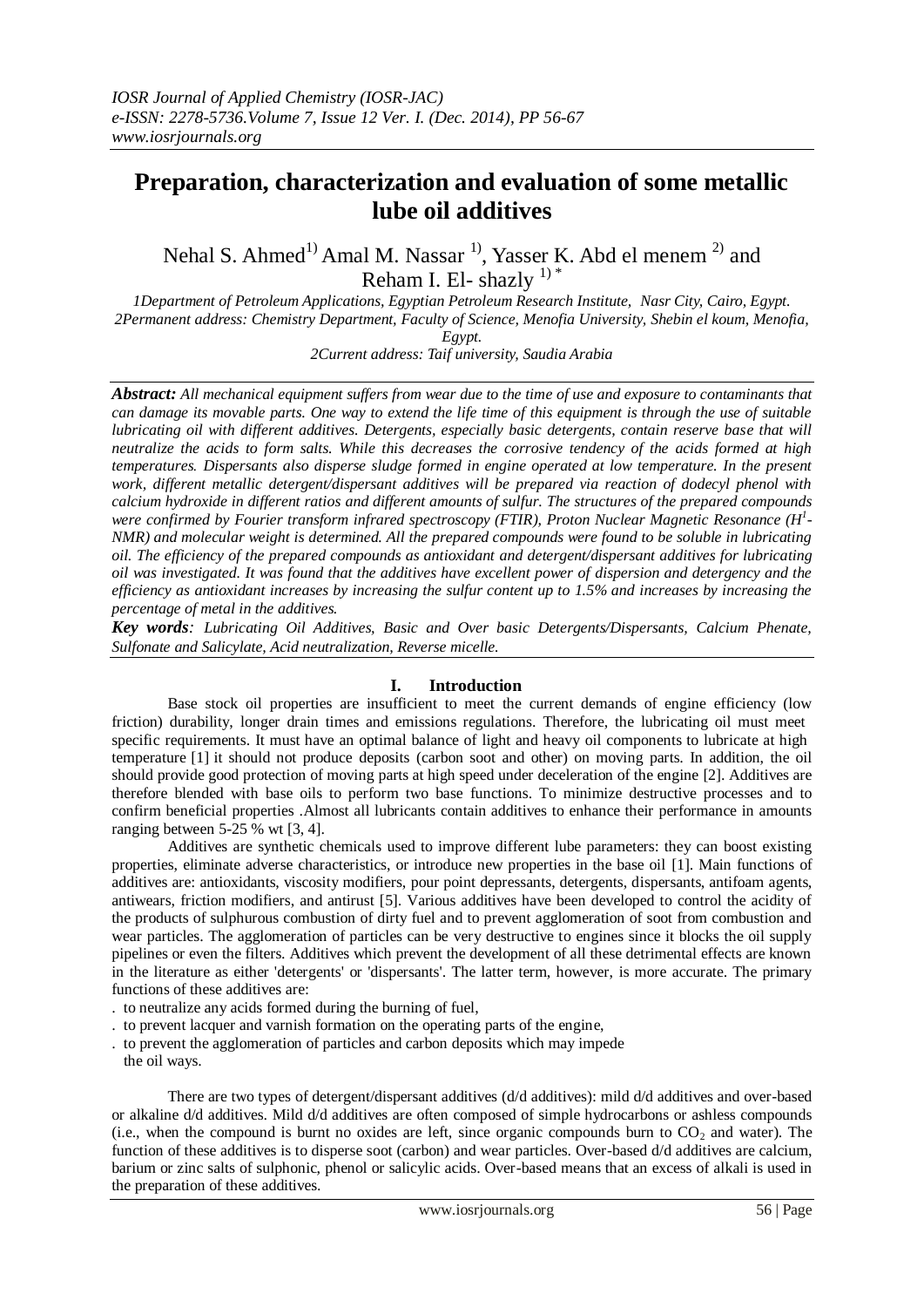Detergents and dispersants constitute 2–15% of the additives [6]. These compounds keep oil-insoluble combustion byproducts in suspension and prevent the agglomeration of the oxidation products into solid particles. Commonly, these chemicals are metal-containing compounds with a large oleophilic hydrocarbon portion and a polar hydrophilic region. Polar group can link lube contaminants, while the tail section act as a solubilizer in the base oil.

The surfactants used to prepare overbased detergents have an amphiphilic structure. The polar headgroup, which typically binds to a calcium, magnesium or sodium metal cation, may be a benzene sulfonate, phenate, salicylate or phosphonate [7]. The surfactants act as a dispersed agent, while the metal carbonate acts as a neutralizing agent, and the diluent oil acts as a compatible agent. The term [8-10] "over based" demonstrates that the quantity of colloidal metal carbonate in the particle cores is greater than that is needed to neutralize the surfactant acid, otherwise it is described as "neutral" or "low basicity", indicating that the over based detergents have a greater acid neutralizing capacity than their neutral salts. In the present work, different metallic detergent/dispersant additives will be prepared via reaction of dodecyl phenol with calcium hydroxide in different ratios. The structures of the prepared compounds were proved using Fourier transform infrared spectroscopy (FTIR), Proton Nuclear Magnetic Resonance  $(H^{-1}NMR)$  and molecular weight is determined. The efficiency of the prepared compounds as antioxidant & detergent/dispersant additives for lubricating oil was investigated.

# **II. Experimental**

## **2.1. Sulfurization and neutralization of dodecyl phenol:**

0.1 mole of dodecyl phenol and 0.05 mole of calcium hydroxide with variable amounts of sulfur (0, 0.025, 0.05, 0.1, 0.15, and 0.2) mole were mixed in three necks round bottom flask equipped with a mechanical stirrer, reflux condenser and thermometer. The reaction mixture was maintained at temperature 130°C. Then the temperature was raised gradually to 160°C for 2 hours. And it was raised gradually to 190°C for 2 hours. (33% of the reactant volume) of white oil are added. Then we obtained the products (A, B, C, D, E and F).

#### **2.2. Basing and overbasing process:**

Sulfurized calcium salt of dodecyl phenol (E) was mixed with 30 gm. of toluene and 9.8 gm. of methanol then the excess of calcium hydroxide was added by a percent of 1mole of calcium phenate to 1 mole of calcium hydroxide (basic salt  $(E_2)$ ) and 1 mole of calcium phenate to 2.5 mole of calcium hydroxide (over basic salt (E<sub>3</sub>)). The mixture was stirred in a three neck flask, CO<sub>2</sub> was inserted with a rate of 50 ml/min. for half an hour. Then 10 gm. of white oil was added as a diluent. Solvent was removed using rotary evaporator at 90°C. Therefore we have two different products, the designation of the prepared compounds are shown in Table (1).

| Abbreviation   | <b>Prepared Compounds</b>                                 |  |
|----------------|-----------------------------------------------------------|--|
| A              | Neutral non sulfurized calcium dodecyl phenate $(\%S=0)$  |  |
| $\overline{B}$ | Neutral sulfurized calcium dodecyl phenate (%S=0.25)      |  |
| $\overline{c}$ | Neutral sulfurized calcium dodecyl phenate $(\%S=0.5)$    |  |
| $\overline{a}$ | Neutral sulfurized calcium dodecyl phenate $(\%S=1)$      |  |
| E              | Neutral sulfurized calcium dodecyl phenate $(\% S=1.5)$   |  |
| $\mathbf{F}$   | Neutral sulfurized calcium dodecyl phenate (%S=2)         |  |
| $E_2$          | Basic sulfurized calcium dodecyl phenate $(\%S=1.5)$      |  |
| $E_3$          | Over basic sulfurized calcium dodecyl phenate $(\%S=1.5)$ |  |

Table (1): The designation of prepared compounds.

# **2.3. Characterization of the prepared compounds:**

#### **2.3.1. Infrared Spectroscopic Analysis:**

The prepared compounds were characterized by using F.T.I.R. Spectrometer Model Type Mattson-Infinity Series Bench top, which made in USA.

# **2.3.2. Determination of Molecular Weights:**

The molecular weights of different prepared compounds were determined by physical method known as

"cryscopic method", it is based on the principle that the freezing point of pure solvent such as benzene changes

on contamination with any foreign material for example: crude oil sample.

The average molecular weight is measured according to the following equation:

$$
M.wt = \frac{const. K}{\Delta T} * \frac{wt. \ of \ crude \ oil \ (g.)}{wt. \ of \ solvent \ (g.)} * 1000
$$

Where:  $\Delta T$  is the decrease in the freezing point.

K is a constant depending on the type of solvent.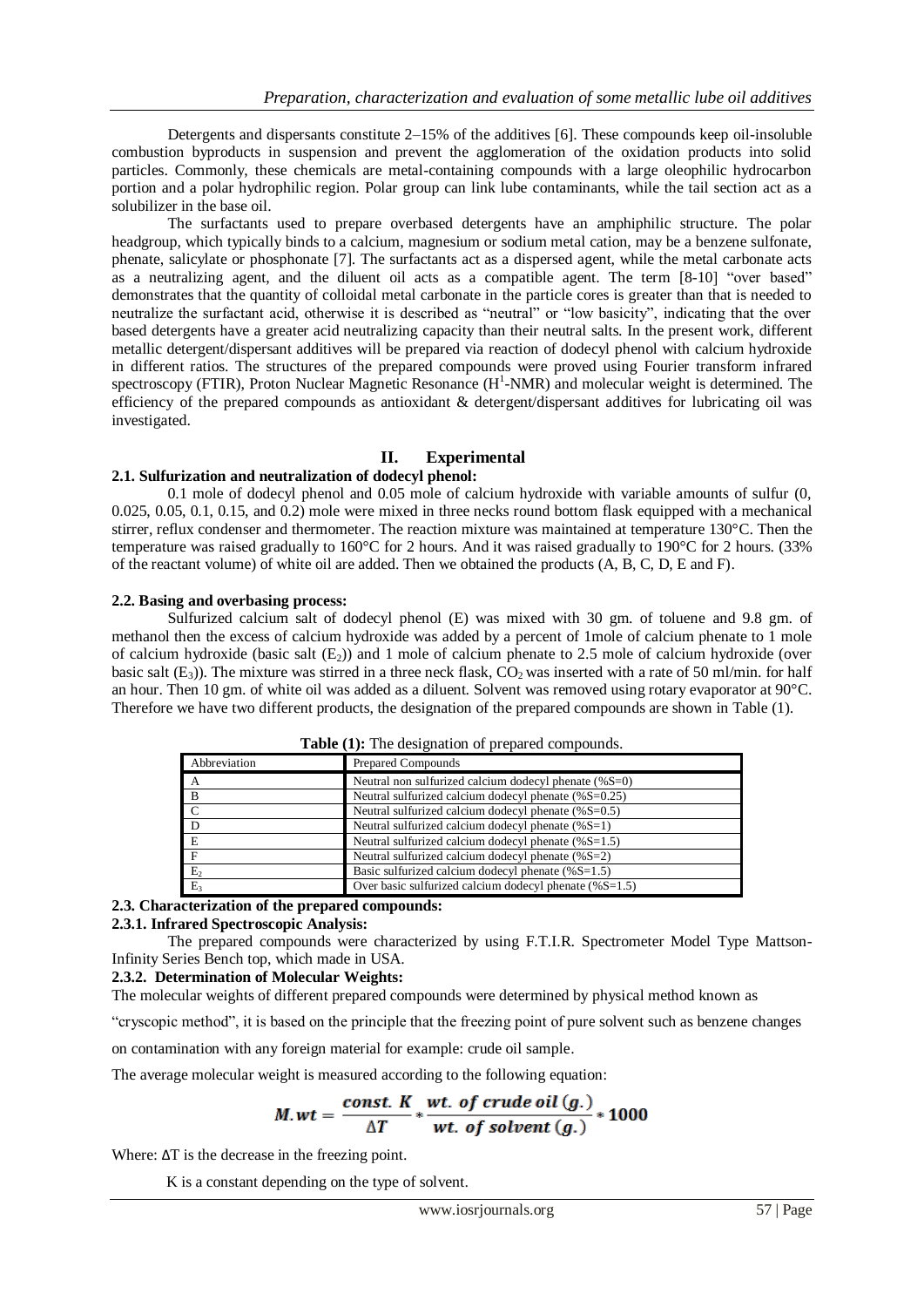e.g K for benzene  $= 5.12$ 

#### **2.3.3. Proton Magnetic Resonance Analysis:**

The prepared compounds were characterized by  ${}^{1}$ H-N.M.R. spectroscopy. Using  ${}^{1}$ H-N.M.R. type [300] M.Hs. spectrophotometer W-P-300, Bruker].

#### **2.4. Evaluation of the Prepared Compounds as Lube Oil additives:**

#### **2.4.1. As Antioxidants.**

The lube oil samples as well as its blends with 2% by weight of each of the prepared additives were subjected to sever oxidation condition in the presence of copper and iron strips at  $165.5^{\circ}$ C for 72 hrs using the Indiana test method of oxidation [11]. The oxidation stability of the lube oil blends were determined by taking samples at 24 hrs, intervals to 72 hrs. These samples were tested for:

1- Variation of viscosity ratio  $V/V<sub>o</sub>$ .

The variation of viscosity ratio (V/Vo) has been determined using IP 48/86 method, where:

V = Kinematic viscosity at 40  $^{\circ}$ C of sample after oxidation.

Vo = Kinematic viscosity at 40  $^{\circ}$ C of sample before oxidation.

2- Change in total acid number  $(ΔT.A.N.)$ .

The change has been calculated according to IP 177/83 method, where.

 $\Delta$ T.A.N. = (total acid number of sample after oxidation – total acid number of sample before oxidation).

3- Optical density using infrared techniques.

The infrared spectra of oxidized oils have been determined in the range of the carbonyl group absorbance (1500- 1900 Cm<sup>-1</sup>). The spectra have been superimposed upon that of unoxidized oil. The absorbance (A) has been calculated according to

 $A = log I / I_0$ 

Where: I is % transmittance of the oil after oxidation and  $I_0$  is the transmittance of the oil before oxidation.

#### **2.4.2. As Detergents / Dispersants.**

#### **1. Spot method**

Drops were taken from the samples being oxidized in the Indiana test after 24 hrs. intervals of oxidation and up to 72 hrs. to make spots on special filter paper (Durieux 122) and the dispersancy of the samples were measure as follows [11, 12] :

 Diameter of the black spot X 100 Diameter of the total spot

The efficiency of dispersants has been classified as follows:

- $\bullet$  Up to 30% : no dispersancy.
- $\triangleleft$  30-50 % : medium dispersancy.
- $\bullet$  50-60 % : good dispersancy.
- $\bullet$  60-70 % : very good dispersancy.
- Above 70% : excellent dispersancy.

#### **2. Determination of potential detergent / dispersant efficiency (PDDE):**

Two factors are necessary to determine PDDE.

 $%$  Dispersancy  $=$ 

## **a) Detergent index :-**

This method based on centrifugation. A suspension was prepared from the base oil containing 1.5% additive and 2% carbon black. This suspension was shared by ultrasonic equipment. Afterwards, the blend was diluted with kerosene and the mixture was centrifuged for 30 min. The blend was examined in photometrical equipment at 530 nm. Detergent index (DI) determined on the basis of the intensity of transmitted light:

$$
DI = (I_1 / I_0) \times 100
$$

Where: I<sub>1</sub> is the intensity of the light after transmission through the blend containing carbon black; I<sub>0</sub> is the intensity of the light transmitted through the blend free of carbon black.

#### **b) Washing efficiency :-**

The washing efficiency (WE) was measured by Zaslavskii's modified method based on thin layer chromatography. The efficiency was evaluated within  $0 -125$  mm. The results of numerous potential experiments attested that these two methods were suitable to estimate the potential of detergent/dispersant efficiency (PDDE) in oil solutions:

$$
PDDE = \frac{DI + WE}{225} \times 100, \frac{1}{\text{erg}}
$$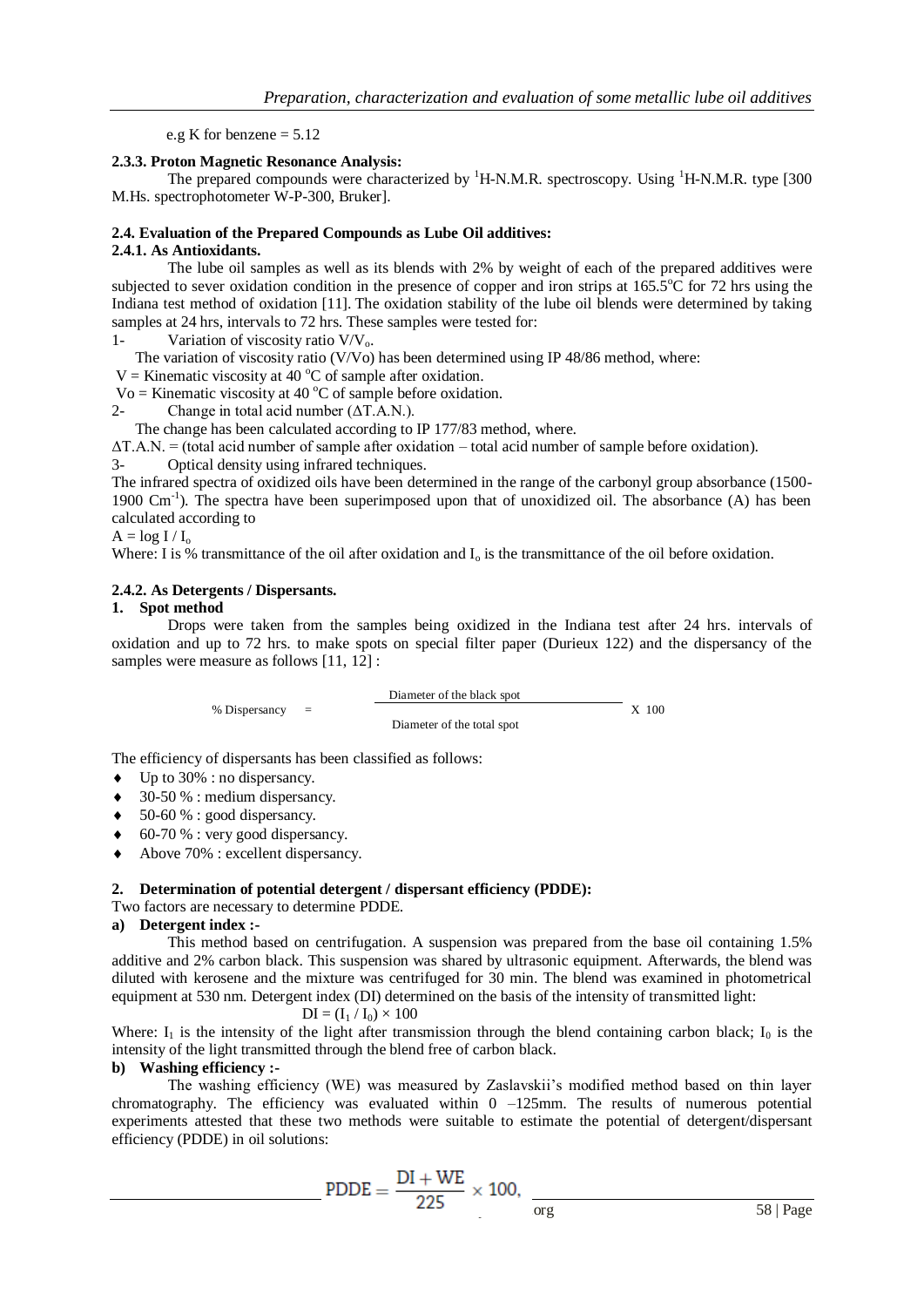Where DI is the detergent index (%), WE is the washing efficiency (mm), 225 is the maximum value of DI  $+WE$  (DI max = 100, WE max = 125) [13].

# **III. Results and Discussion**

#### **3.1. Sulfurization & neutralization of dodecyl phenol:**

Dodecyl phenol reacts with calcium hydroxide and different ratio of sulfur to give neutral sulfurized calcium salt of dodecyl phenol (A, B, C, D, E and F). Sulfurization and neutralization of dodecyl phenol illustrated in scheme (1) as follows:



Where X is a variable (0, 0.025, 0.05, 0.1, 0.15, and 0.2) mole Scheme (1): Reaction of formation of neutral sulfurized calcium phenate.

**Table (2):** The physico-chemical characteristics of the prepared compounds.

| Characteristics  | A      | B      | C      | D     | E      |       |
|------------------|--------|--------|--------|-------|--------|-------|
| Mean M.wt        | 420    | 433.68 | 494.62 | 911   | 638.89 | 710   |
| Theoretical M.wt | 562    | 592    | 632    | 672   | 712    | 744   |
| T.B.N            | 35.5   | 37.7   | 40.75  | 47    | 55     | 57.6  |
| Calcium wt%      | 2.98   | 3.12   | 3.14   | 5.22  | 4.05   | 2.96  |
| Sulfur wt%       |        | 1.685  | 2.728  | 4.122 | 5.586  | 6.203 |
| Carbon wt%       | 77.069 | 76.8   | 77.44  | 73.96 | 75.23  | 74.34 |
| Hydrogen wt%     | x      | 8.02   | 7.9    | 7.98  | 6.73   |       |
| Oxygen $wt\%$    | 14.931 | 11.095 | 8.792  | 8.718 | 8.404  | 9.497 |

From the results of molecular weight, it is clear that the experimental results differ from the theoretical results, which may be due to formation of compounds as bi-products other than the expected compounds. The general formulas of these compounds are:





And the general formulas of the prepared additives are shown in Table (3)

| <b>Table (3):</b> The general formula of the additives prepared |
|-----------------------------------------------------------------|
|-----------------------------------------------------------------|

| Sample           | experimental formula                          |
|------------------|-----------------------------------------------|
|                  | $C_{26.96}H_{33.6}O_{3.9}Ca_{0.31}$           |
| $\mathbf{B}$     | $C_{27.76}H_{34.78}S_{0.23}O_{10}Ca_{0.34}$   |
| $\blacksquare$ C | $C_{31.9}H_{39.07}S_{0.42}O_{2.7}Ca_{0.39}$   |
| l D              | $C_{58,79}H_{72,69}S_{1,17}O_{4,96}Ca_{1,19}$ |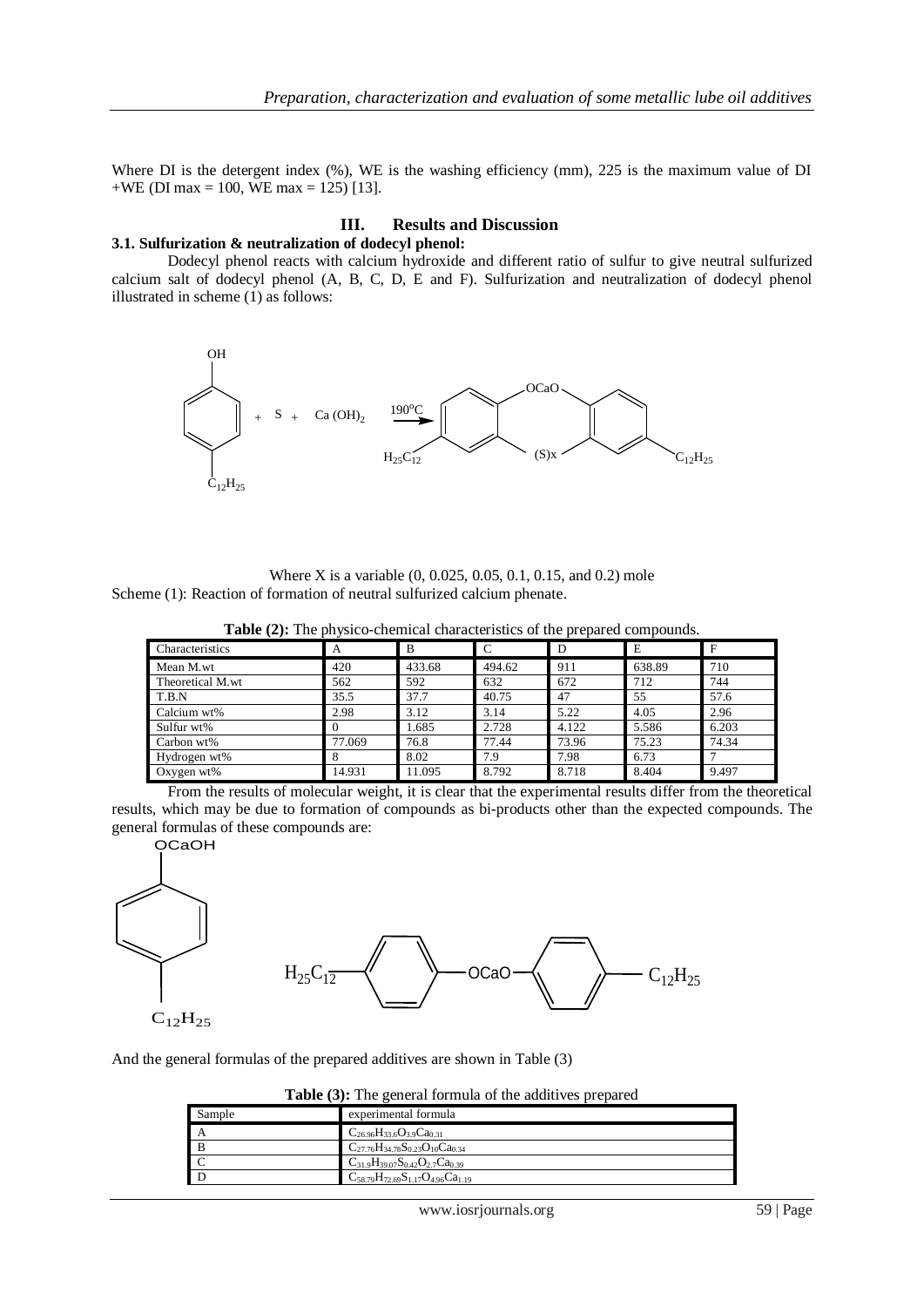|        | $\sim$<br>$\sim$<br>$73.74$ $\omega$ d <sub>0.7</sub>                   |  |  |
|--------|-------------------------------------------------------------------------|--|--|
|        | 7 <b>0</b> 4.189 <b>C</b> a <sub>0.52</sub><br>43.98 F<br>$-149.721.37$ |  |  |
| $\sim$ | $^{\bullet}$ 11<br>$\sqrt{4}$<br>0.11                                   |  |  |

The infrared spectrum of product (C) is shown in Fig (1), which illustrate the following:

- 1) Disappearance of OH group band (at  $3300 \text{ cm}^{-1}$ ) in the prepared compound (C).
- 2) Appearance of C-S peak at  $700 \text{ cm}^{-1}$  in the prepared compound (C).
- 3) Appearance of S-S peak at 550 Cm<sup>-1</sup> in the prepared compound (C).



Figure (1): Infrared spectrum of compound (C)

The H<sup>1</sup>NMR spectra of compounds (E,  $E_2$  and  $E_3$ ) are shown in Figs. (2-4), which illustrate the following:

- 1. A peak appears at 8-9 nm in case of compound (E), which indicates the presence of phenolic OH. This peak disappears in case of compound  $(E_2)$  and  $(E_3)$ , this may be due to the presence of percentage of unreacted dodecyl phenol in the preparation of the neutral compound.
- 2. A peak appears at 0-2 nm in case of three compounds  $(E, E_2 \text{ and } E_3)$  which indicates the presence of alkyl hydrogen.
- 3. A peak appears at 6-8 nm in case of three compounds  $(E, E_2 \text{ and } E_3)$  which indicates the presence of benzene ring.
- 4. A peak appears at 3-4 nm in case of three compounds  $(E, E_2 \text{ and } E_3)$  which indicates the presence of Ar-CH group.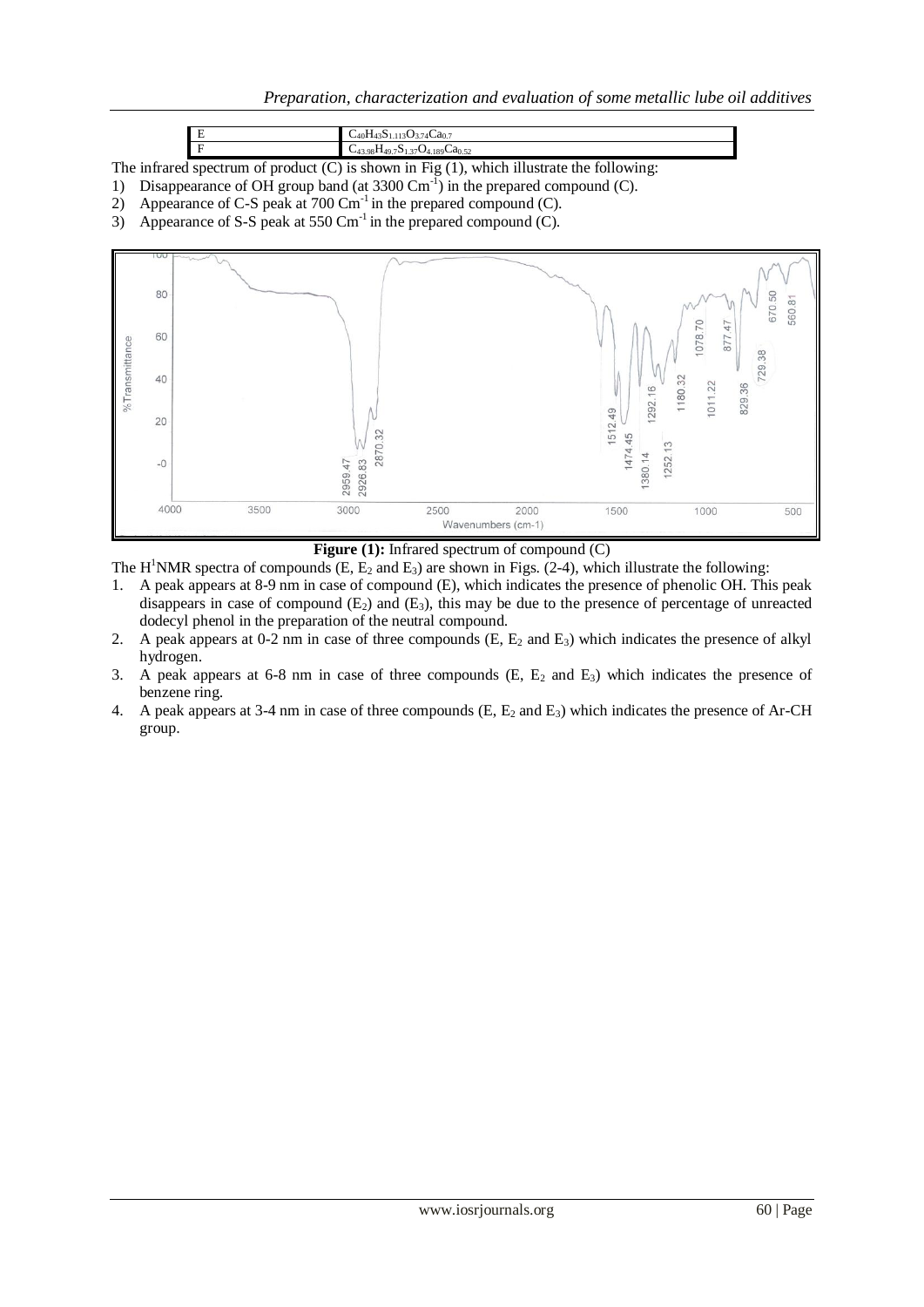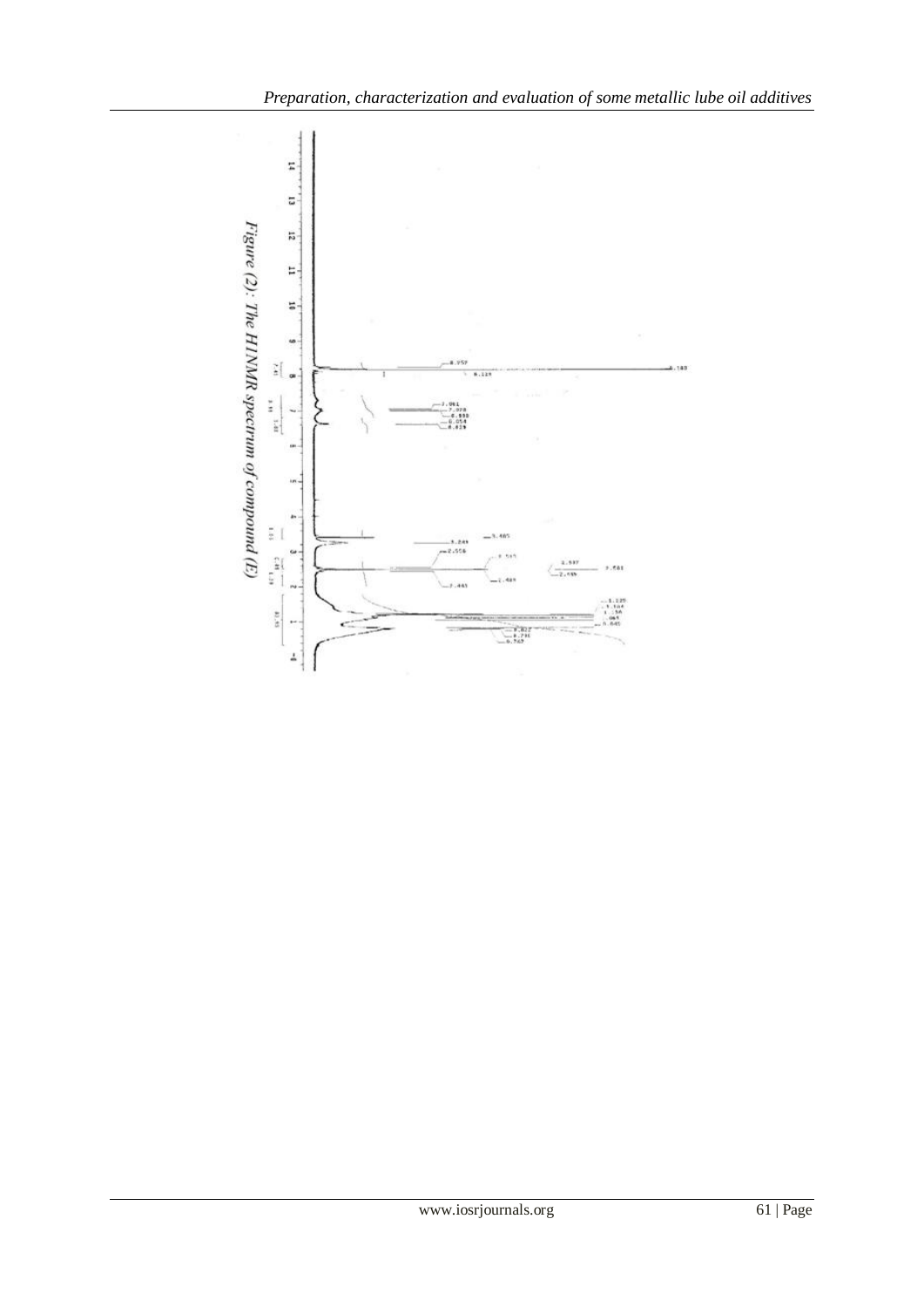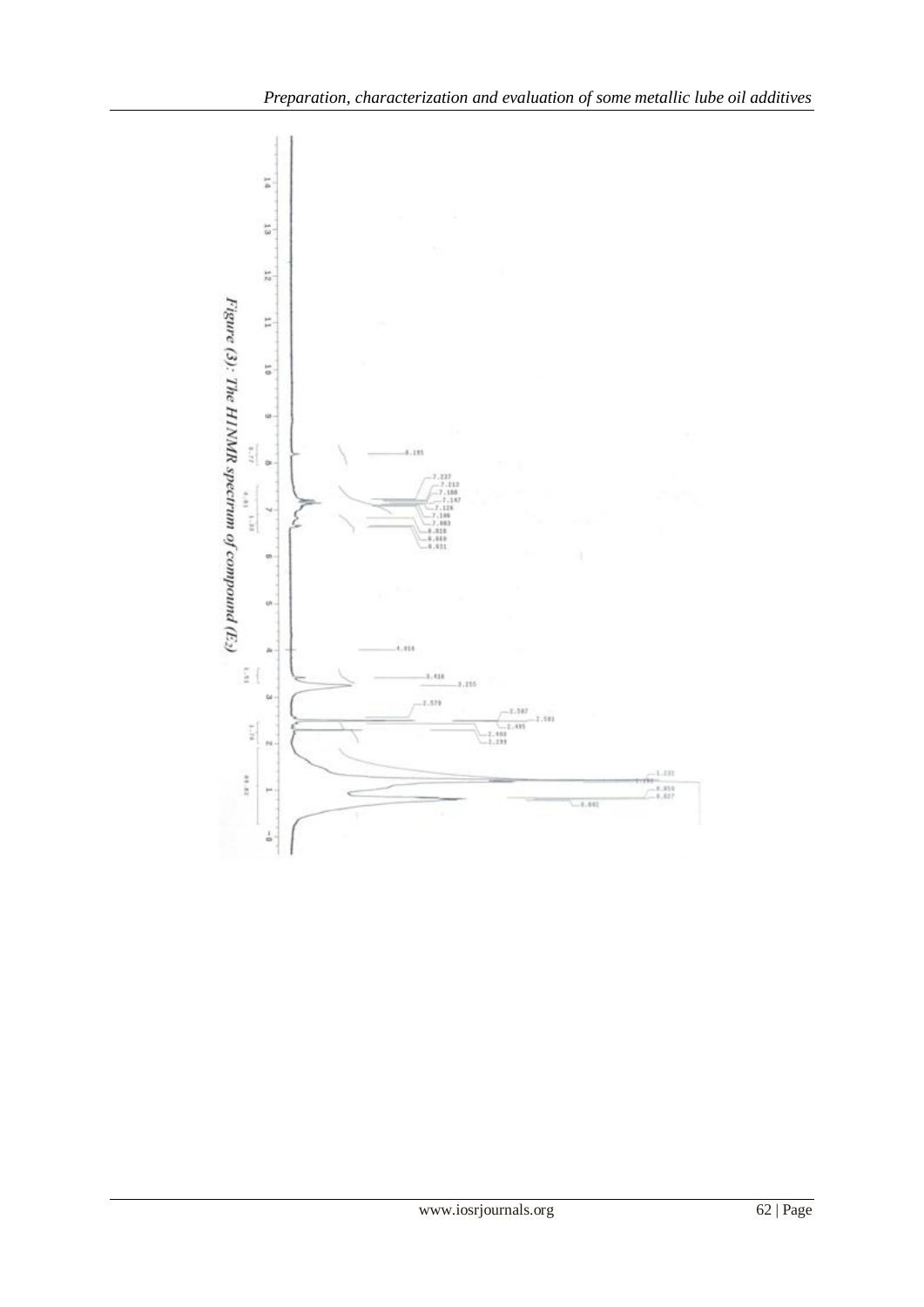

#### **3.2. Evaluation of the Prepared Compounds as lubricating oil additives: 3.2.1. As Antioxidants.**

All the prepared compounds were added to a sample of lube oil "SAE-30" free from any additives, in 2% concentration, and the blends obtained were subjected to serve oxidation condition as described previously and the oxidation stability expressed as increase in viscosity ratio (V/Vo) and total acid number (T.A.N.), and optical density (Log I/Io) that compared with lube oil sample free from additives, the results are shown in Figs.  $(5-7)$ .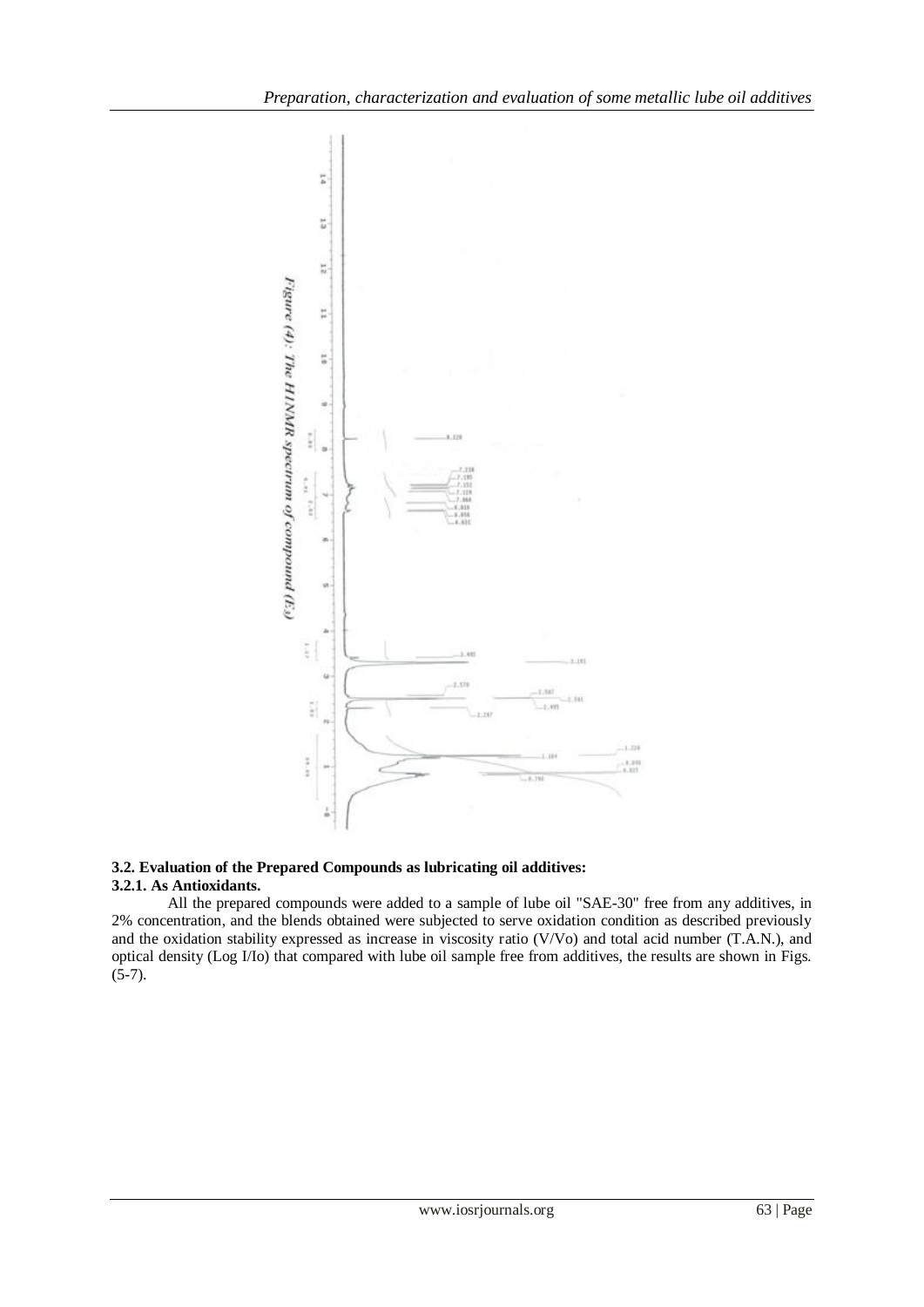

**Figure (5):** Variation of V/Vo with oxidation time of lube oil without and with additives (A, B, C, D, E and F).



**Figure (6):** Variation of ∆T.A.N. with oxidation time of lube oil without and with additives (A, B, C, D, E and F).



**Figure (7):** Variation of Log I/Io with oxidation time of lube oil without and with additives (A, B, C, D, E and F).

#### **Inspection of the results obtained in Figs. (5-7) indicate that:**

.

The oxidation stability of the additives prepared increases with the increase of their sulfur content up to 1.5% sulfur & then decreases again. It is clear from Figs. (5-7) that additive (E) which has been prepared using a molar ratio of sulfur to phenol 1.5: 1 is the best one in this respect. Introducing sulfur in the structure of the phenates leads to increasing in their antioxidant properties and this may be attributed to the fact that they inhibit oxidation by reduction of peroxides beside the inhibition through chain breaking resulting from the reaction. The reaction of sulphurized phenates prevent oxidation through two mechanisms: chain breaking and peroxide decomposition, while non sulphurized metal phenate act only as chain breaking agents.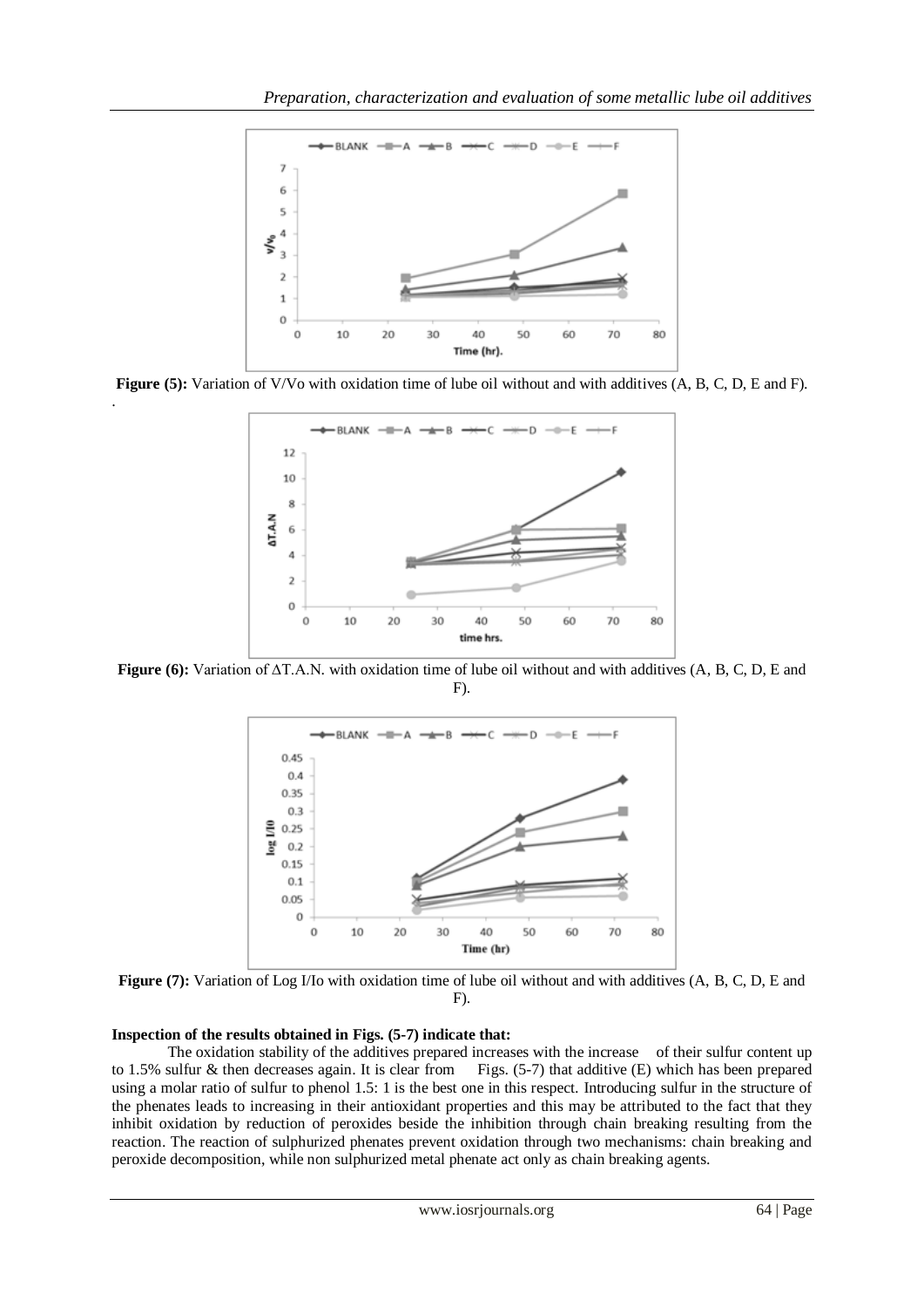# **Effect of using different ratios of calcium hydroxide.**

The previous results show that compound  $(E)$  gives better results so we prepared the basic and over basic  $(E_2)$ , E3) of the same compound. The T.B.N. of the prepared compounds are shown in Table (4)

| $-$ where $\sqrt{2}$ , $\sqrt{2}$ , $\sqrt{2}$ , $\sqrt{2}$ , $\sqrt{2}$ , $\sqrt{2}$ , $\sqrt{2}$ , $\sqrt{2}$ , $\sqrt{2}$ , $\sqrt{2}$ , $\sqrt{2}$ , $\sqrt{2}$ , $\sqrt{2}$ , $\sqrt{2}$ , $\sqrt{2}$ , $\sqrt{2}$ , $\sqrt{2}$ , $\sqrt{2}$ , $\sqrt{2}$ , $\sqrt{2}$ , $\sqrt{2}$ , |        |
|--------------------------------------------------------------------------------------------------------------------------------------------------------------------------------------------------------------------------------------------------------------------------------------------|--------|
| Compound                                                                                                                                                                                                                                                                                   | T.B.N. |
| E                                                                                                                                                                                                                                                                                          | 55     |
| E2                                                                                                                                                                                                                                                                                         | 102.2  |
| E <sub>3</sub>                                                                                                                                                                                                                                                                             | 277.9  |
|                                                                                                                                                                                                                                                                                            |        |

**Table (4):** T.B.N. of the prepared compounds

The results of additives with different calcium hydroxide ratios are given in Figs. (8-10), it was found that the additives prepared with higher calcium hydroxide ratio (overbasic  $(E_3)$ ) are more efficient as antioxidant than other prepared additives this may be due to the presence of alkaline calcium carbonate which can neutralize acidic compounds formed during oxidation of lube oil. Increasing the proportions of metal in the phenate, increase their antioxidant properties and this may be attributed to the fact that excess base in the additives can neutralize the excess of acids formed during oxidation of lubricating oil.



**Figure (8):** Variation of V/Vo with oxidation time of lube oil with additives of sulfur ratio = 1.5% with different basicity (E=neutral, E<sub>2</sub>=basic and E<sub>3</sub>=overbasic).



**Figure (9):** Variation of T.A.N. with oxidation time of lube oil with additives of sulfur ratio = 1.5% with different basicity (E=neutral, E2=basic and E3=overbasic



**Figure (10):** Variation of Log I/Io with oxidation time of lube oil with additives of sulfur ratio = 1.5% with different basicity (E=neutral,  $E_2$ =basic and  $E_3$ =overbasic).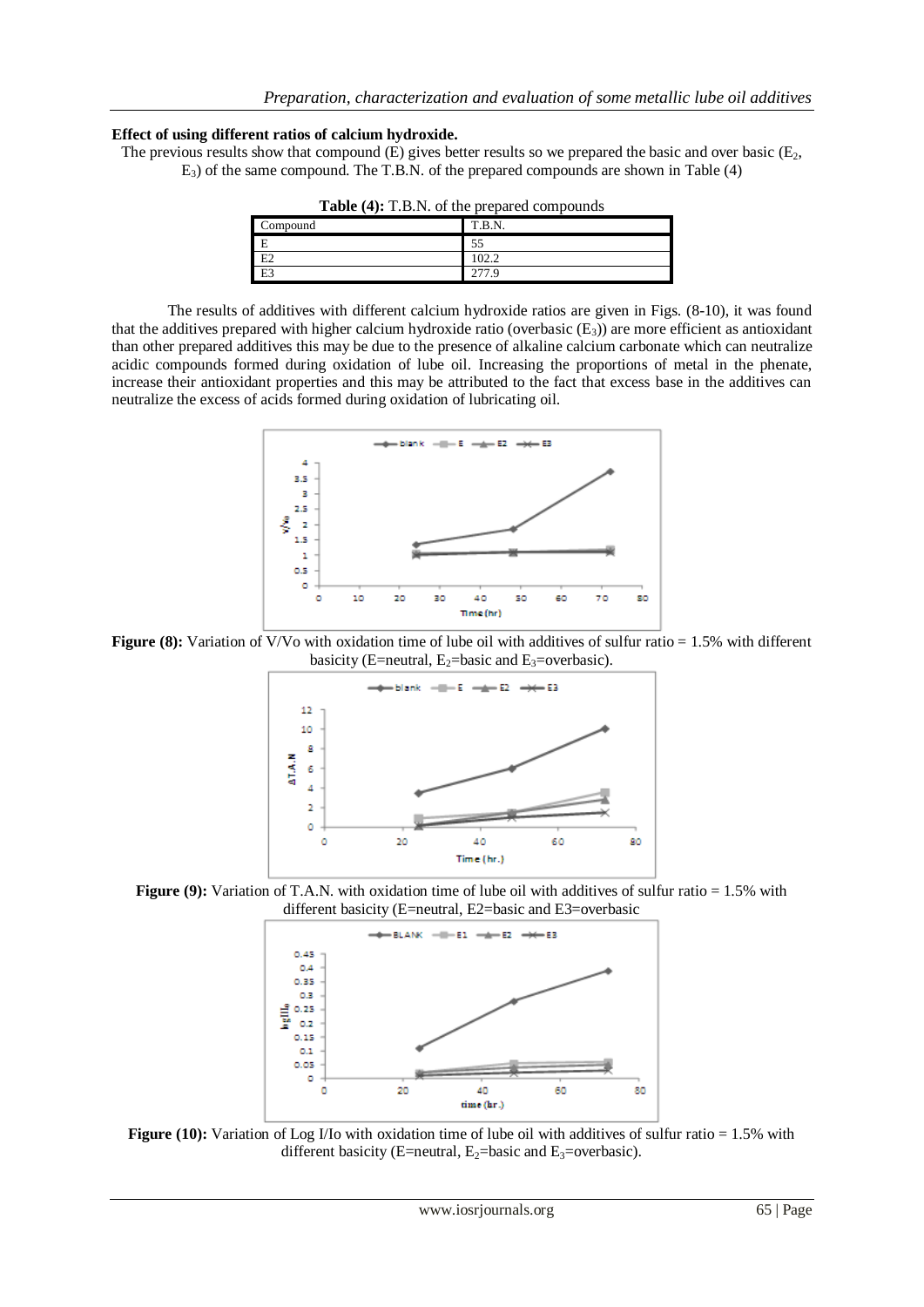## **3.2.2. As Detergents/Dispersants.**

All the prepared compounds have been added to the oil samples in concentration of 2% wt, using spot test method results given in Table (8) show clearly that the prepared compounds have very good and excellent dispersion power (61-97%) for sludge and solid particles formed during lube oil oxidation compared with lube oil free from additives [14]. It is clear that the oxidation of these compounds disperses solid particles in the oil thus prevent their agglomeration and participation on metallic parts of engines.

**Table (5):** Percentage of dispersion (spot test method) of the lube oil sample and it is blends with additives after different oxidation time (hrs.).

| sample         | Percentage of dispersion, time hrs. |         |         |  |
|----------------|-------------------------------------|---------|---------|--|
|                | 24 hrs.                             | 48 hrs. | 72 hrs. |  |
| blank          | 35                                  | 33      | 32      |  |
| A              | 80                                  | 83      | 85.06   |  |
| B              | 70                                  | 91.35   | 90.24   |  |
| $\sim$         | 90.38                               | 94      | 93.88   |  |
| D              | 80.77                               | 84.31   | 95.56   |  |
| E              | 90.2                                | 95      | 97.06   |  |
| F              | 88.46                               | 88.89   | 90.74   |  |
| E <sub>2</sub> | 91.49                               | 89.36   | 86.67   |  |
| $E_3$          | 89.58                               | 89.8    | 88.24   |  |

The results of numerous experiments attested that these two methods were suitable to estimate the potential detergent/dispersant efficiency (PDDE %) in oil solutions:

$$
PDDE = \frac{DI + WE}{225} \times 100,
$$

Where DI is the detergent index (%), WE is the washing efficiency (mm), 225 is the maximum value of DI  $+WE$  (DI max = 100, WE max = 125)

The results are shown in Table (6).

**Table (6)** Percentage of potential detergent/dispersant efficiency (PDDE) of the prepared compounds

| <b>Sample</b> | PDDE % |
|---------------|--------|
|               | 53.78  |
| В             | 80.64  |
| C             | 81.8   |
| D             | 85.56  |
| E             | 87.94  |
| F             | 77.8   |
| ${\bf E_2}$   | 88     |
| $E_3$         | 91.11  |

It seems that all results give very good and excellent behavior according to potential detergent / dispersant efficiency.

# **IV. Conclusion**

The conclusions could be derived from the results of this study that:

- Preparation of neutral calcium phenates and their corresponding basic and superbasic additives.
- All the prepared compounds are good soluble in lubricating oil (SAE 30).
- The structures of the prepared compounds were confirmed by  $(F.T.I.R)$ ,  $(G.P.C)$  and  $(^1H-N.M.R)$ .
- The efficiency of the prepared compounds as lube oil additives (antioxidants and detergents/dispersants) was studied. It was found that all the prepared additives have excellent power of dispersion and detergency.
- It was found that the efficiency of the prepared compounds as antioxidants increases with increasing its basicity

#### **References**

- [1]. P. Ghost, and M . Das, "Study of the influence of some polymeric additives as viscosity index improvers and pour point depressants"; J.Petrol.Sci.Tech**.**, 119(9), 2014,79-84.
- [2]. X. Fernández-Pérez. , A. Igartua, R. Nevshupa and P. Zabala, Tribology Fundamentals and Advancements: "Innovative "Green" Tribological Solutions for Clean Small Engines"; (Tribol.Int 2011), 727–736.
- [3]. [3] S. George., S.Balla and M.Gautam, "effect of diesel soot contaminated oil on engine Wear"; Wear, 262(9), 2007, 1113-1122.